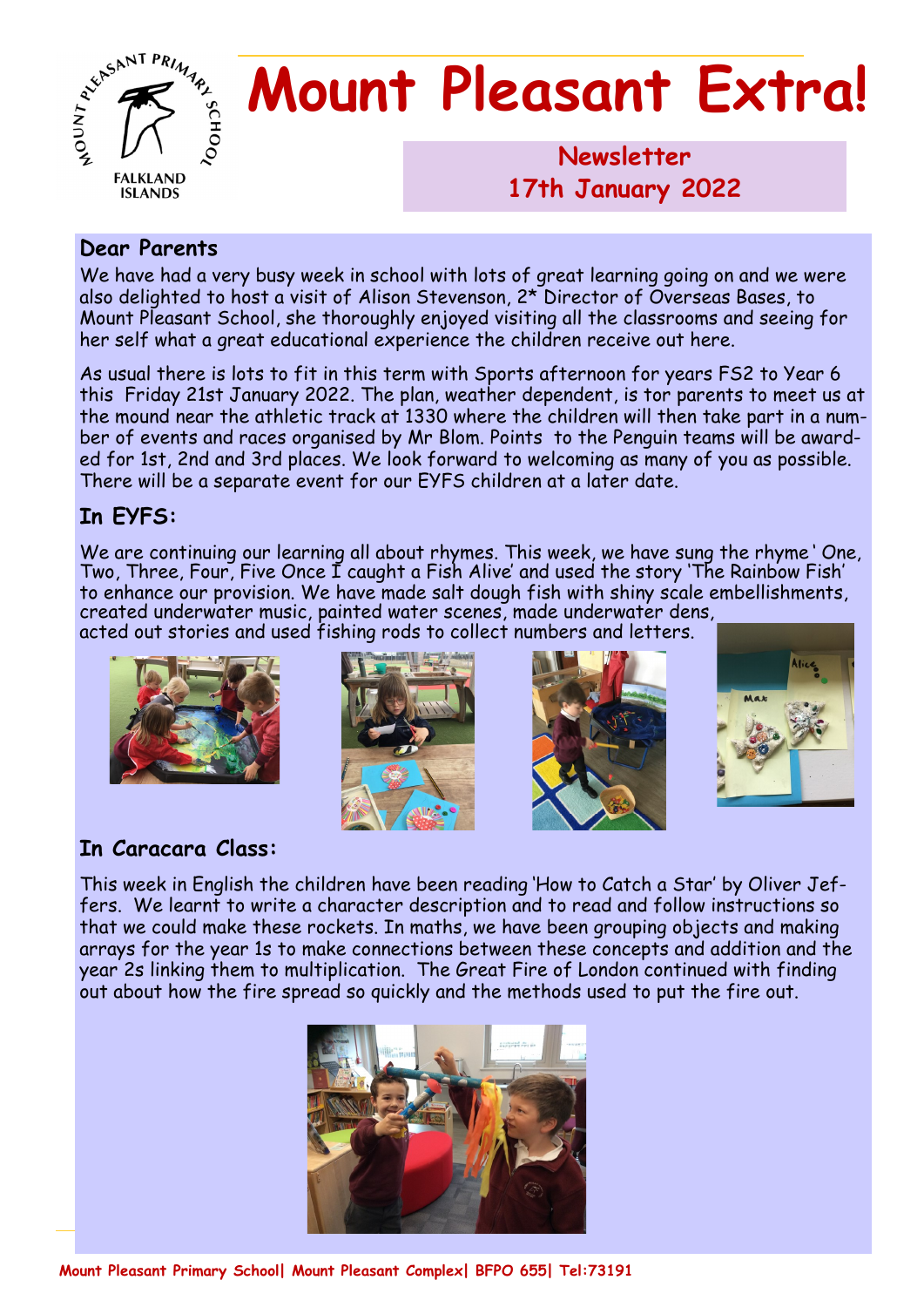## **Newsletter 17th January 2022**



## **In Falcon Class:**

This week in Falcon's Class the children have entered the fascinating world of geology and have shown amazing interest in the topic. They have looked at the three different types of rocks and discovered how each is formed and where they can be found in the Earth's four layers. The children have brought in their own rocks to look at, which has proved to be fascinating. In English they have been focussing on creating detailed

and interesting sentences based on the book 'Escape from Pompeii' using specific nouns, interesting adjectives and prepositional phrases. The children have created a timeline of British history so that they can place the Roman invasion correctly in relation to previous historical era and in Maths they are completing their multiplication and division topic. They have made a great start to the new term with some wonderfully neat handwriting. What a lovely start to the New Year, Keep up the good work!

#### **In Meadowlark Class:**





This week went really quickly; my Luke favourite bits were planning and drafting a biography for the great Ernest Shackleton. The best bit though was sawing and drilling the mast for my Endurance model. To be honest this week couldn't get any better! Olivia





This week has been awesome. Only yesterday we built and mounted our masts on our launchpad boat. We've also started drafting a biography on Ernest Shackleton. In Maths we're doing fractions. I can't wait for forest school; it feels like it's been ages since we've been.